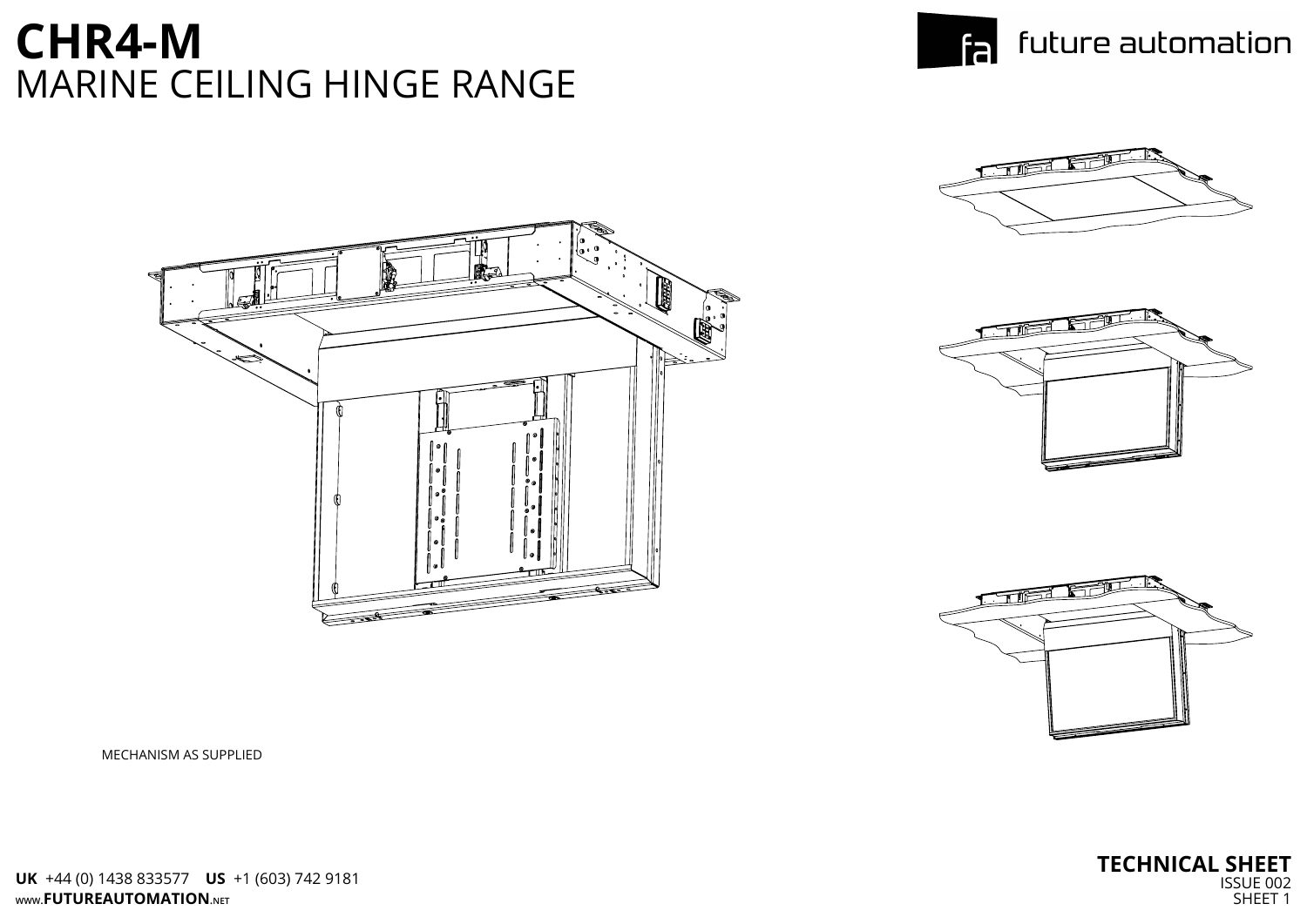| <b>SPECIFICATION</b>               | <b>MEASUREMENTS</b>                                                                          |
|------------------------------------|----------------------------------------------------------------------------------------------|
| <b>Product Dimensions</b>          | 1624mm (64.0") W x 1081mm (42.6") L x 195m (7.7") D                                          |
| Product Weight                     | 100Kg (220lb)                                                                                |
| Maximum Screen Size                | 1130mm (44.5") W x 680mm (26.8") L x 100mm (3.9") D                                          |
| <b>Maximum Weight Capacity</b>     | 60Kg (132lb) Inc 10kg [22lbs] max. Addon Ceiling Panel Main Hinge                            |
| <b>Packaging Dimensions</b>        | 1670mm (65.7") W x 1240mm (48.8") L x 440mm (17.3") D                                        |
| Shipping Weight                    | 190Kg (418lb)                                                                                |
| <b>Maximum Rotation</b>            | 100° - programmable limit to 90°                                                             |
| Movement Type                      | Motorised                                                                                    |
| Control System                     | Housed internally - Accessible through internal access hatch.                                |
| Power Supply Required              | 110V - 240V AC 50/60Hz                                                                       |
| Power Consumption Max.             | 720W                                                                                         |
| Power Consumption Standby          | 3W                                                                                           |
|                                    |                                                                                              |
| <b>Mounting Patterns Supported</b> | VESA 400, 300, 200 W x 400, 300, 200 H                                                       |
| <b>Control Options</b>             | IR Remote, RS232, Contact Closure                                                            |
| <b>Product Options / Features</b>  | Specific B&O and Loewe mounts / adapters, Custom RAL paint finishes, Marine suitable version |
| Package Contents                   | Mechanism, IR remote control                                                                 |
| Environment                        | Marine Indoor                                                                                |
| Colour                             | WHITE - RAL9910 Satin Finish                                                                 |
| Marine Suitable                    | Yes - Marine Locks for secure stowing when not in use.                                       |
|                                    |                                                                                              |

### to future automation

| ersion |
|--------|
|        |
|        |
|        |
|        |



# **CHR4-M** MARINE CEILING HINGE RANGE

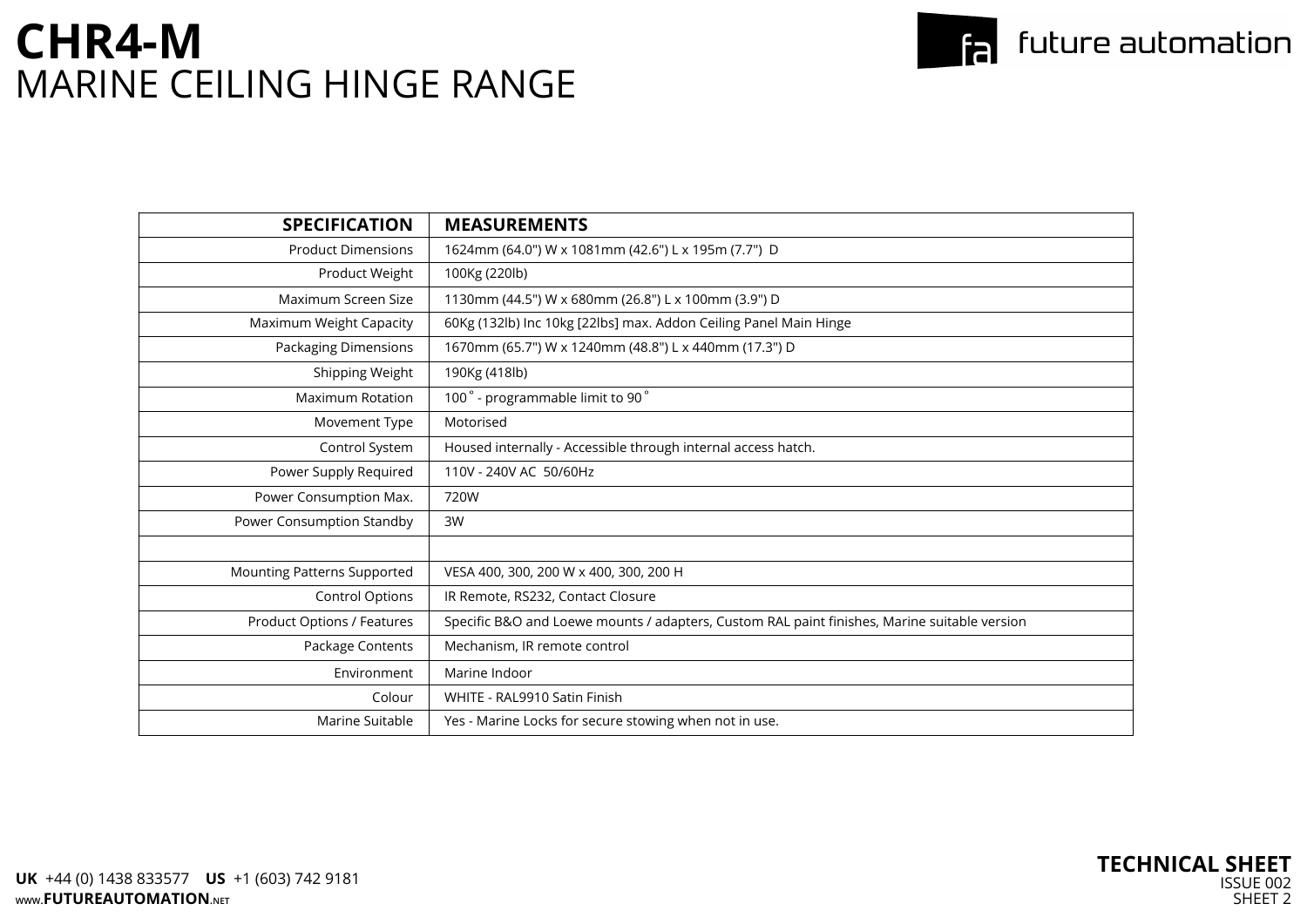

#### **MECHANISM MOUNTING DETAILS**

#### **TECHNICAL SHEET** ISSUE 002 SHEET 3

# **CHR4-M** MARINE CEILING HINGE RANGE

### future automation

fa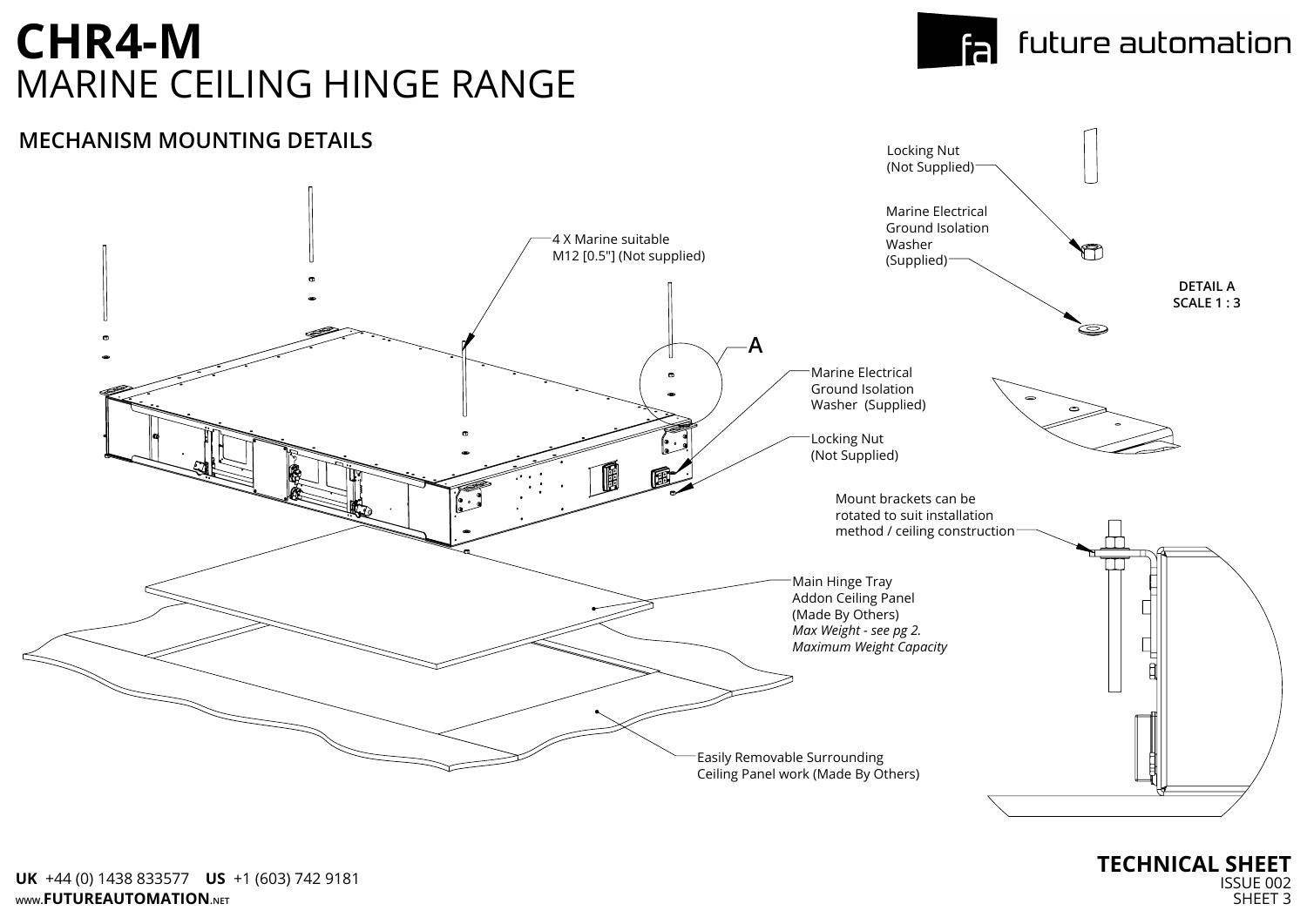

#### **CEILING PREPARATION**

# **CHR4-M** MARINE CEILING HINGE RANGE



### future automation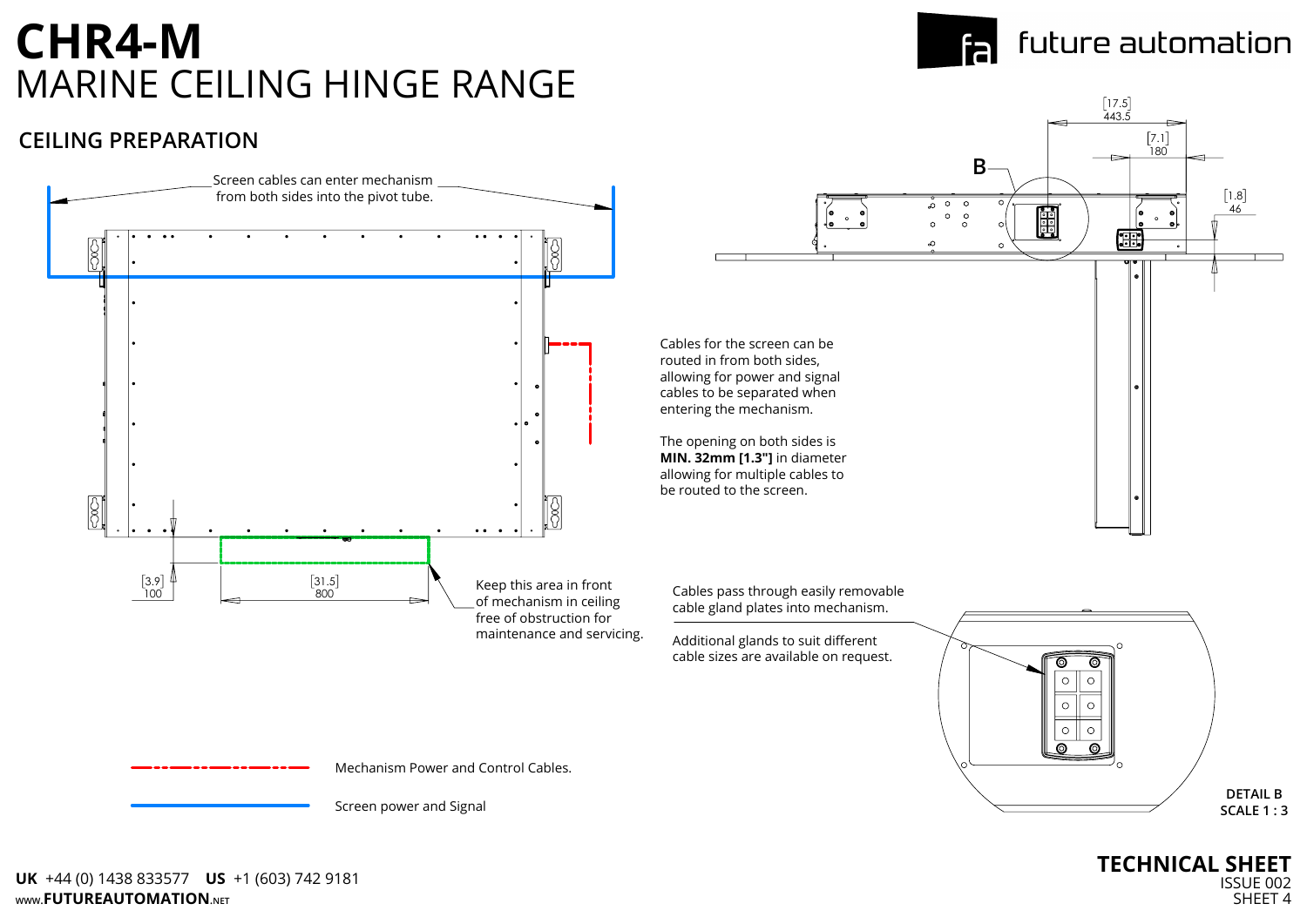

#### **CEILING DETAILS**



# **CHR4-M** MARINE CEILING HINGE RANGE

#### future automation fal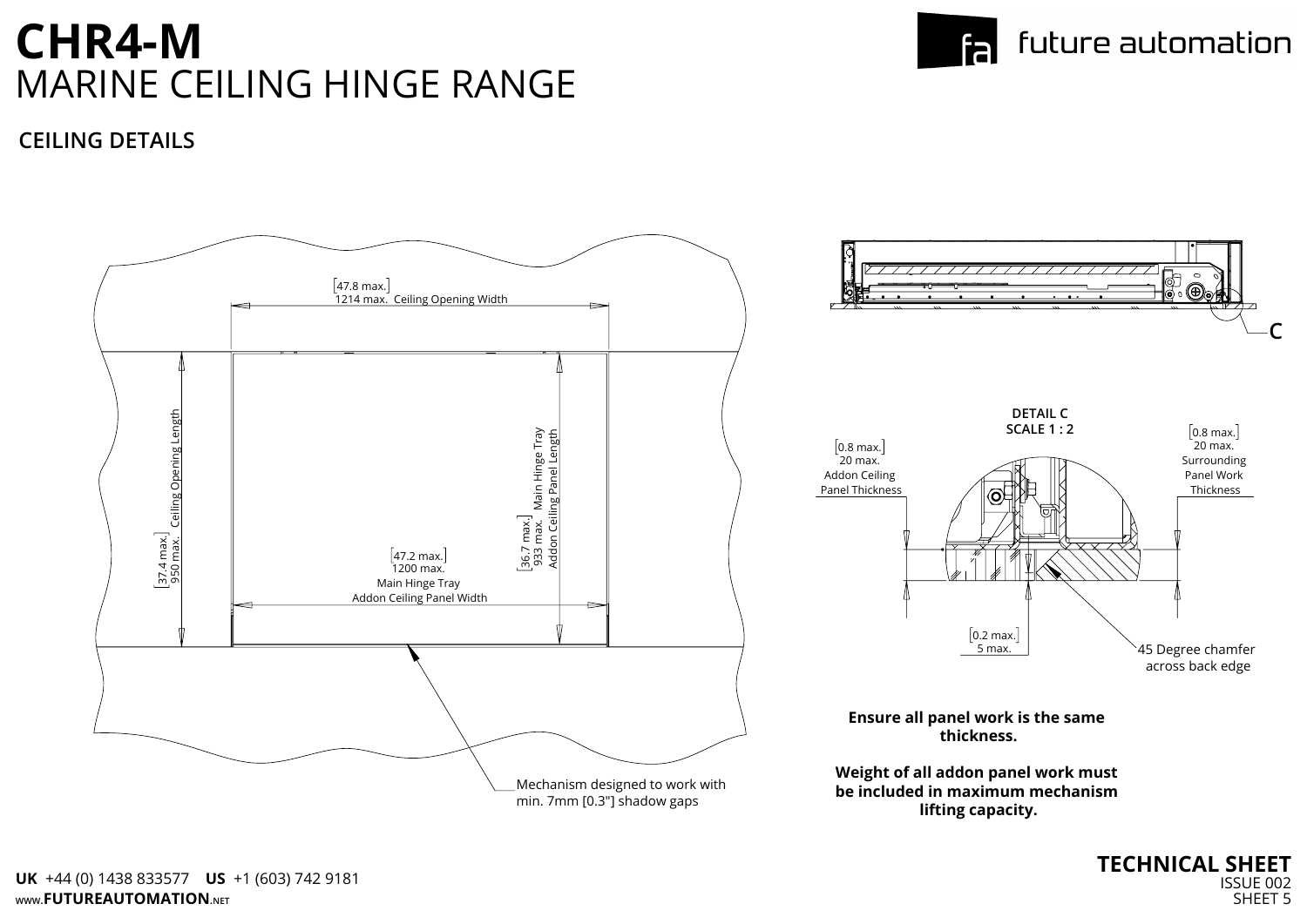

#### **MECHANISM DIMENSIONS - CLOSED**

# **CHR4-M** MARINE CEILING HINGE RANGE

**WWW.FUTUREAUTOMATION.NET UK** +44 (0) 1438 833577 **US** +1 (603) 742 9181

#### future automation fal